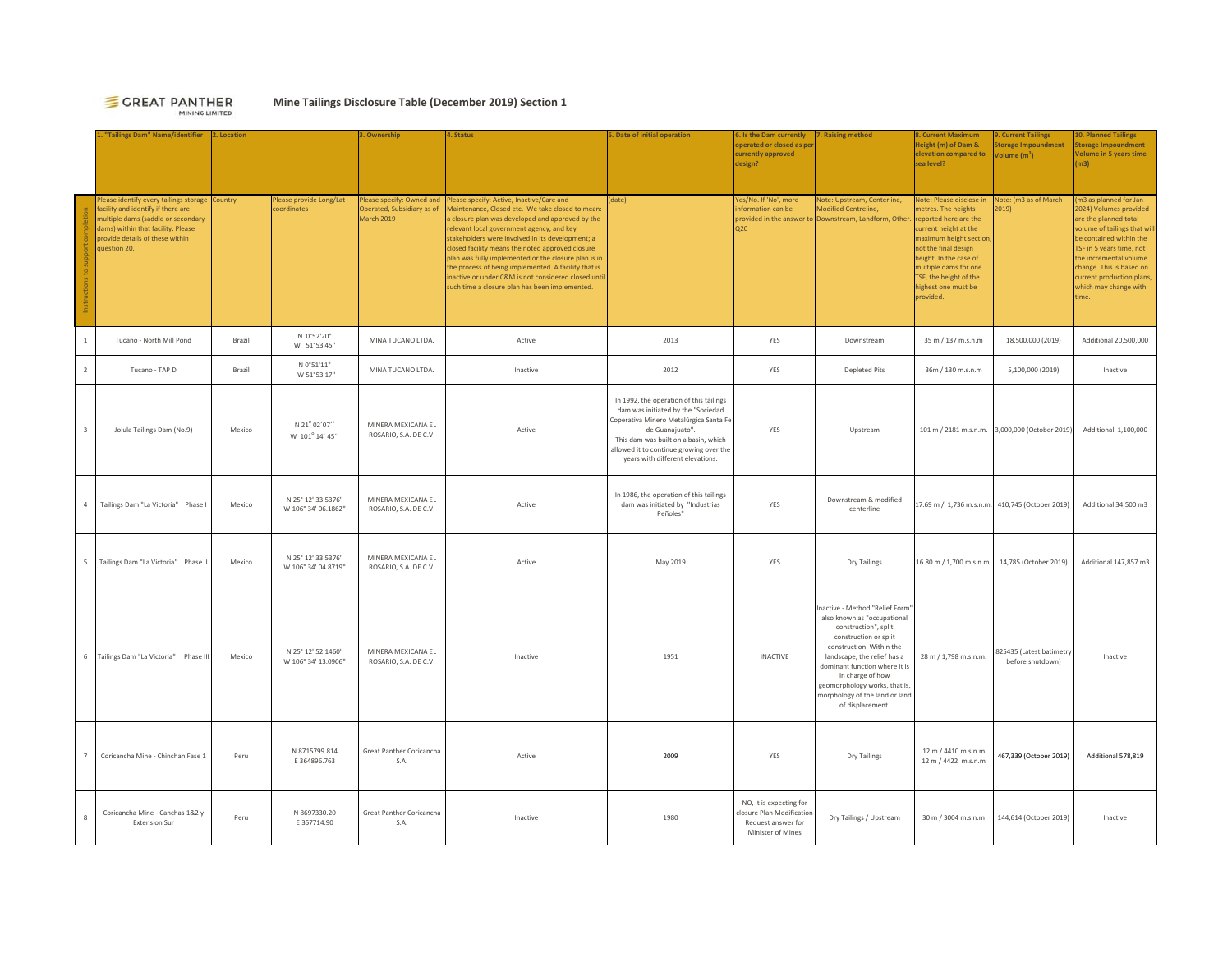# GREAT PANTHER

# **Mine Tailings Disclosure Table (December 2019) Section 2**

|                | "Tailings Dam" Name/identifier                                                                                                                                                                     | 11. Most recent Independent Expert Review                                                                                                                                                                                                                                                                                                                                                                                      | 12. Do you have full and complete relevant<br>engineering records including design, construction,<br>operation, maintenance and/or closure?                                                                                                                                        | 13. What is your hazard categorisation of this<br>facility, based on consequence of failure?                                                                                                                                                                | 14. What guideline do you follow for the classification system?                                                                                                                                                                                                                                                                                                                              | 15. Has this facility, at any point in its history, failed to be confirmed or certified as<br>stable, or experienced notable stability concerns, as identified by an independent<br>engineer (even if later certified as stable by the same or a different firm)?                                                                                                                                                                                                                                                                                                                                                                                                                             |
|----------------|----------------------------------------------------------------------------------------------------------------------------------------------------------------------------------------------------|--------------------------------------------------------------------------------------------------------------------------------------------------------------------------------------------------------------------------------------------------------------------------------------------------------------------------------------------------------------------------------------------------------------------------------|------------------------------------------------------------------------------------------------------------------------------------------------------------------------------------------------------------------------------------------------------------------------------------|-------------------------------------------------------------------------------------------------------------------------------------------------------------------------------------------------------------------------------------------------------------|----------------------------------------------------------------------------------------------------------------------------------------------------------------------------------------------------------------------------------------------------------------------------------------------------------------------------------------------------------------------------------------------|-----------------------------------------------------------------------------------------------------------------------------------------------------------------------------------------------------------------------------------------------------------------------------------------------------------------------------------------------------------------------------------------------------------------------------------------------------------------------------------------------------------------------------------------------------------------------------------------------------------------------------------------------------------------------------------------------|
|                | Please identify every tailings storage facility and identify if there are<br>nultiple dams (saddle or secondary dams) within that facility. Please<br>provide details of these within question 20. | (date) For this question we take 'Independent' to mean a<br>suitably qualified individual or team, external to the Operation,<br>that does not direct the design or construction work for that<br>facility. Both independent design reviews and independent<br>operational reviews are considered relevant to this question,<br>and so the date of the most recent of either type of review must answer to Q20<br>be provided. | (Yes or No) We take the word "relevant" here to<br>mean that you have all necessary documents to make<br>an informed and substantiated decision on the safety<br>of the dam, be it an old facility, or an acquisition, or<br>legacy site. More information can be provided in your |                                                                                                                                                                                                                                                             | All facilities have been given a hazard classification or<br>consequence category in accordance with the tailings regulatory<br>or industry association that oversees tailings in each region or<br>jurisdiction. Hazard classifications are not a judgment on the<br>condition of a facility or the likelihood of failure but on the<br>potential consequence if there was to be a failure. | (Yes or No) We note that this will depend on factors including local legislation that are<br>not necessarily tied to best practice. As such, and because remedial action may have<br>been taken, a "Yes" answer may not indicate heightened risk.<br>Stability concerns might include toe seepage, dam movement, overtopping, spillway<br>failure, piping etc. If yes, have appropriately designed and reviewed mitigation actions<br>been implemented?<br>We also note that this question does not bear upon the appropriateness of the criteria,<br>but rather the stewardship levels of the facility or the dam. Additional<br>comments/information may be supplied in your answer to Q20. |
| $\overline{1}$ | Tucano - North Mill Pond                                                                                                                                                                           | September 2019 (DAM Engehanria)                                                                                                                                                                                                                                                                                                                                                                                                | Yes                                                                                                                                                                                                                                                                                | The risk is classified as LOW                                                                                                                                                                                                                               | According to Brazilian Legal Matrix inserted in SIGBM (official<br>system into ANM (Brazilian Mining Agency) - Ordinance nº 70,389<br>from 2017, May17th.                                                                                                                                                                                                                                    | No, it's always been certified as stable. This condition is certified by DAM Engenharia.<br>Ltda in 6-months basis.                                                                                                                                                                                                                                                                                                                                                                                                                                                                                                                                                                           |
| $\overline{z}$ | Tucano - TAP D                                                                                                                                                                                     | September 2019 (DAM Engehanria)                                                                                                                                                                                                                                                                                                                                                                                                | Yes                                                                                                                                                                                                                                                                                | The risk is classified as LOW                                                                                                                                                                                                                               | According to Brazilian Legal Matrix inserted in SIGBM (official<br>system into ANM (Brazilian Mining Agency) - Ordinance nº 70,389<br>from 2017, May17th.                                                                                                                                                                                                                                    | No, it's always been certified as stable. This condition is certified by DAM Engenharia.<br>Ltda in 6-months basis.                                                                                                                                                                                                                                                                                                                                                                                                                                                                                                                                                                           |
|                | Jolula Tailings Dam (No.9)                                                                                                                                                                         | December 2018 (Wood International)                                                                                                                                                                                                                                                                                                                                                                                             | Yes                                                                                                                                                                                                                                                                                | High to Very High Risk                                                                                                                                                                                                                                      | Canadian Dam Association (CDA) and International Comission on<br>Large Dams (ICOLD).                                                                                                                                                                                                                                                                                                         | No                                                                                                                                                                                                                                                                                                                                                                                                                                                                                                                                                                                                                                                                                            |
|                | Tailings Dam "La Victoria" Phase I                                                                                                                                                                 | October 2019 (Tierra Group International)                                                                                                                                                                                                                                                                                                                                                                                      | Yes                                                                                                                                                                                                                                                                                | Yellow light. Corresponds to instrumentation<br>readings that indicate that conditions worsen<br>compared to base values. This category generally<br>equires an increase in surveillance and an increase<br>in the frequency of monitoring and inspections. | FEMA. Federal Guidelines for Dam Safety, Emergency Action<br>Planning for Dams, Fema 64 / July 2013                                                                                                                                                                                                                                                                                          | TIERRA GROUP, INTERNATIONAL, LTD; It is observed that most topographic monuments<br>have their displacement in the Southeast direction. In the Inclinometers the movement<br>presented to date has been reduced, suggesting that this movement can be stopped in<br>the future.                                                                                                                                                                                                                                                                                                                                                                                                               |
|                | Tailings Dam "La Victoria" Phase II                                                                                                                                                                | October 2019 (Tierra Group International)                                                                                                                                                                                                                                                                                                                                                                                      | Yes                                                                                                                                                                                                                                                                                | Yellow light. Corresponds to instrumentation<br>readings that indicate that conditions worsen<br>compared to base values. This category generally<br>equires an increase in surveillance and an increase<br>in the frequency of monitoring and inspections. | FEMA. Federal Guidelines for Dam Safety, Emergency Action<br>Planning for Dams, Fema 64 / July 2014                                                                                                                                                                                                                                                                                          | TIERRA GROUP, INTERNATIONAL, LTD; It is observed that most topographic monuments<br>have their displacement in the Southeast direction. In the Inclinometers the movement<br>presented to date has been reduced, suggesting that this movement can be stopped in<br>the future.                                                                                                                                                                                                                                                                                                                                                                                                               |
|                | Tailings Dam "La Victoria" Phase III                                                                                                                                                               | May 2019 (Tierra Group International)                                                                                                                                                                                                                                                                                                                                                                                          | Project for the closure plan in process of<br>authorization                                                                                                                                                                                                                        | Inactive                                                                                                                                                                                                                                                    | Inactive                                                                                                                                                                                                                                                                                                                                                                                     | No                                                                                                                                                                                                                                                                                                                                                                                                                                                                                                                                                                                                                                                                                            |
| $\overline{7}$ | Coricancha Mine - Chinchan Fase 1                                                                                                                                                                  | July 2019 (SINCO)                                                                                                                                                                                                                                                                                                                                                                                                              | Yes                                                                                                                                                                                                                                                                                | 1 <sub>ow</sub>                                                                                                                                                                                                                                             | - Ministerio de Energía y Minas (1997) Guía Ambiental para la<br>Estabilidad de Taludes de Depósitos de Desechos Sólidos de Mina<br>(contrafuerte)<br>- Hynes, M.E. and Franklin, A.G. 1984. Rationalizing the Seismic<br>Coefficient Method, U.S. Army Corp of Engineers, Department of<br>the Army, Waterways Experimental Station, Miscellaneous Paper<br>GL-84-13. (compactado)          | No                                                                                                                                                                                                                                                                                                                                                                                                                                                                                                                                                                                                                                                                                            |
|                | Coricancha Mine - Canchas 1&2 y Extension Sur                                                                                                                                                      | October 2019 (SINCO)                                                                                                                                                                                                                                                                                                                                                                                                           | Yes                                                                                                                                                                                                                                                                                | Medium                                                                                                                                                                                                                                                      | - Ministerio de Energía y Minas (1997) Guía Ambiental para la<br>Estabilidad de Taludes de Depósitos de Desechos Sólidos de Mina<br>(contrafuerte)                                                                                                                                                                                                                                           | Yes. The TSF experienced instability in 2008, but in 2011 after subdrainage construction<br>and improvement of upstream water management it resumed stability.                                                                                                                                                                                                                                                                                                                                                                                                                                                                                                                                |